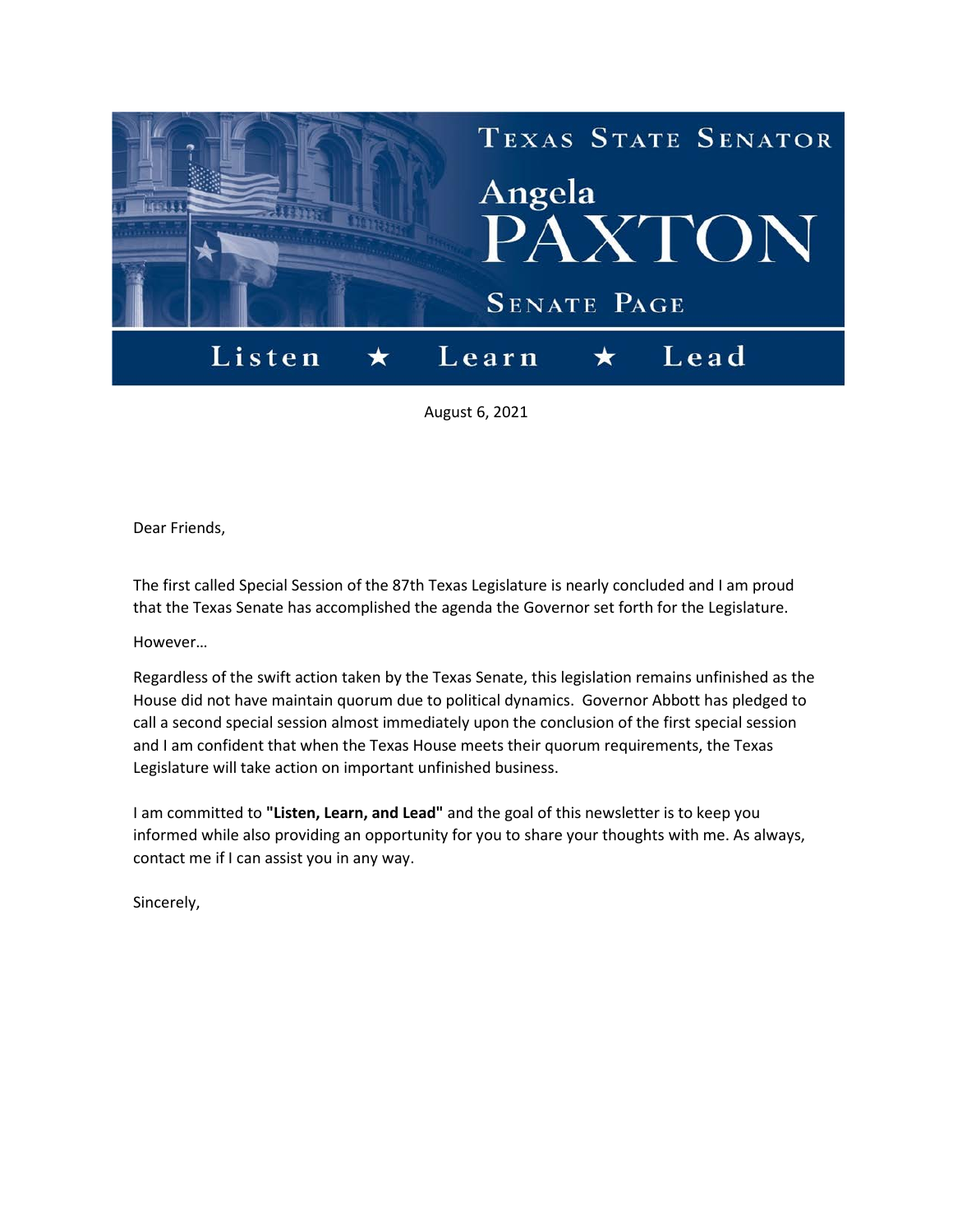## Special Session Priorities Completed

| <b>Status</b> | <b>Bill Number</b>  | <b>Governor's Called Topic</b>                                                                                                                      |
|---------------|---------------------|-----------------------------------------------------------------------------------------------------------------------------------------------------|
| ✓             | Senate Bill 1       | Legislation strengthening the integrity of elections in Texas. Senate Bill 1                                                                        |
|               |                     | makes it easier to vote and harder to cheat in Texas elections.                                                                                     |
| $\checkmark$  | Senate Bill 2       | Legislation to protect girls' sports by basing participation on a student's sex                                                                     |
|               |                     | at birth.                                                                                                                                           |
| $\checkmark$  | Senate Bill 3       | Legislation to ensure the curriculum adopted within the Texas Essential                                                                             |
|               |                     | Knowledge and Skills prohibits the teaching of critical race theory and that                                                                        |
|               |                     | informed American Patriotism is included.                                                                                                           |
| ✓             | Senate Bill 4       | Legislation which prohibits people from providing abortion-inducing drugs                                                                           |
|               |                     | by mail or delivery service, strengthens the laws applicable to the reporting                                                                       |
|               |                     | of abortions and abortion complications, and ensures that no abortion-                                                                              |
|               |                     | inducing drugs are provided unless there is voluntary and informed                                                                                  |
|               |                     | consent.                                                                                                                                            |
| ✓             | Senate Bill 5       | Legislation safeguarding the freedom of speech by protecting users from                                                                             |
|               |                     | being censored by social-media companies based on the user's expressed                                                                              |
|               |                     | viewpoints, including by providing a legal remedy for those wrongfully                                                                              |
|               |                     | excluded from a platform.                                                                                                                           |
| ✓             | Senate Bill 6 &     | Legislation reforming the bail system in Texas to protect the public from                                                                           |
|               | Senate Joint        | accused criminals who may be released on bail.                                                                                                      |
|               | <b>Resolution 3</b> |                                                                                                                                                     |
|               |                     | There have too many stories of violent criminals released on bail in Texas                                                                          |
|               |                     | who have turned around and committed another violent crime. Bail reform                                                                             |
|               |                     | should allow for those who are arrested on low-level offenses to receive                                                                            |
|               |                     | bail individuals arrested for violent crimes who have repeat offenses have                                                                          |
|               |                     | harder hurdles to                                                                                                                                   |
| ✓             | Senate Bill 7       | Legislation to provide a "13th check" to our retired teachers.                                                                                      |
|               | Senate Bill 8       | Legislation to provide for additional property tax relief for homeowners.                                                                           |
|               | Senate Bill 12      |                                                                                                                                                     |
|               | Senate Joint        |                                                                                                                                                     |
| ✓             | <b>Resolution 4</b> |                                                                                                                                                     |
|               | Senate Bill 72      | Legislation requiring schools to provide appropriate education to middle-<br>and high-school students about dating violence, domestic violence, and |
|               |                     |                                                                                                                                                     |
|               |                     | child abuse, and that recognizes the right of parents to opt their children                                                                         |
|               | Senate Bill 10      | out of the instruction.                                                                                                                             |
|               |                     | Legislation providing appropriations to the Legislature and legislative<br>agencies in Article X of the General Appropriations Act.                 |
|               |                     |                                                                                                                                                     |
|               |                     | This legislation is pending in the Senate until the House Democrats return                                                                          |
|               |                     | from their quorum break to conduct business, which is holding up pay and                                                                            |
|               |                     | benefits for the 2,100 state employees who support the legislative process.                                                                         |